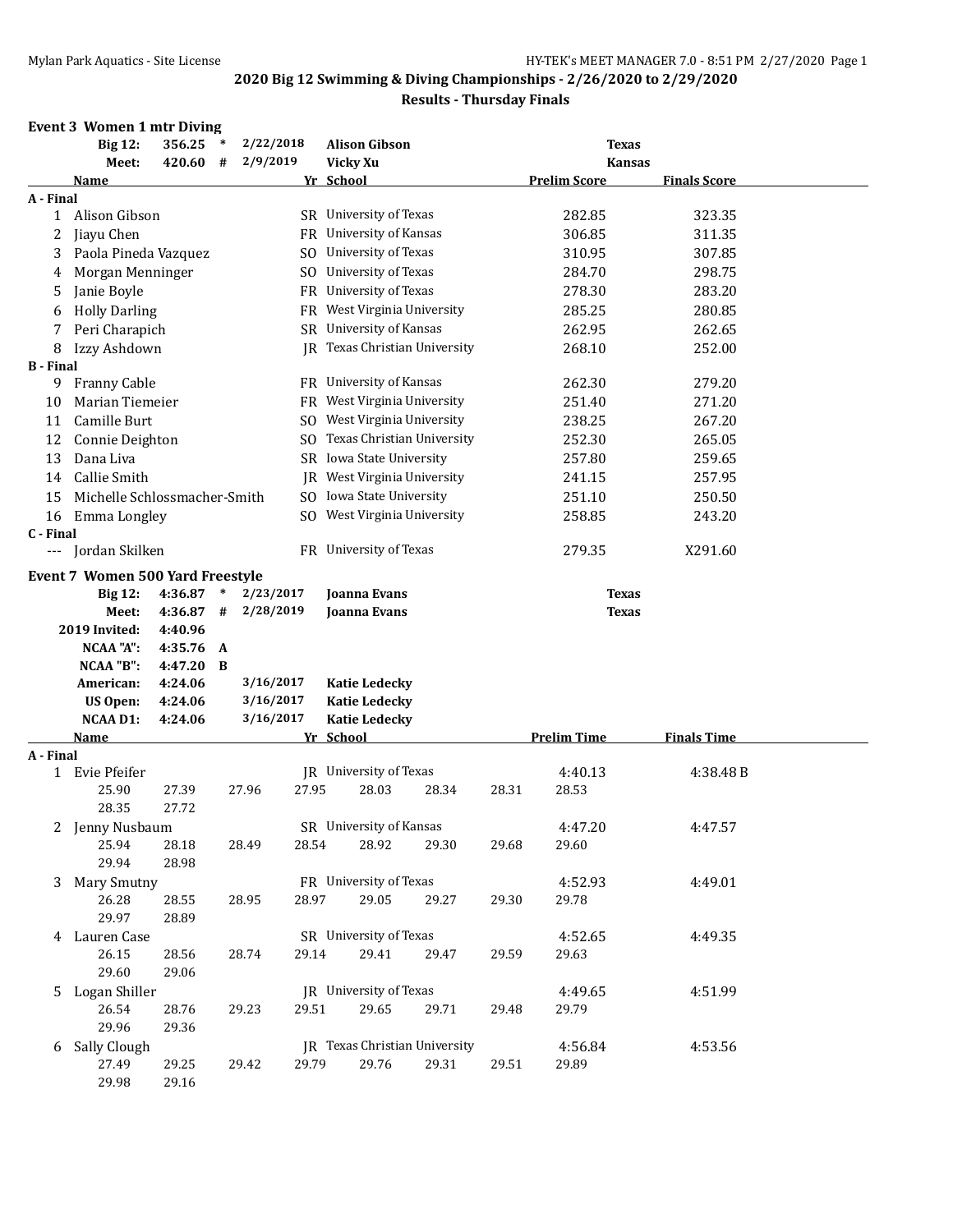|                  | A - Final  (Event 7 Women 500 Yard Freestyle)<br><b>Name</b> |                |       |       | Yr School                   |                               |       | <b>Prelim Time</b> | <b>Finals Time</b> |  |
|------------------|--------------------------------------------------------------|----------------|-------|-------|-----------------------------|-------------------------------|-------|--------------------|--------------------|--|
|                  | 7 Emma Bliss                                                 |                |       |       | SO West Virginia University |                               |       | 4:54.16            | 4:56.09            |  |
|                  | 27.01<br>29.94                                               | 28.70<br>29.00 | 29.51 | 29.97 | 30.26                       | 30.48                         | 30.77 | 30.45              |                    |  |
|                  | 8 Crissie Blomquist                                          |                |       |       | JR University of Kansas     |                               |       | 4:56.70            | 4:57.26            |  |
|                  | 26.45                                                        | 28.73          | 29.51 | 29.86 | 30.23                       | 30.44                         | 30.54 | 30.53              |                    |  |
|                  | 30.58                                                        | 30.39          |       |       |                             |                               |       |                    |                    |  |
| <b>B</b> - Final |                                                              |                |       |       | FR University of Texas      |                               |       |                    |                    |  |
| 9.               | Miranda Heckman<br>25.80                                     | 28.23          | 28.72 | 29.00 | 29.11                       | 29.30                         | 29.63 | 4:57.07<br>29.93   | 4:47.59            |  |
|                  | 29.51                                                        | 28.36          |       |       |                             |                               |       |                    |                    |  |
|                  | 10 Nolwenn Nunes                                             |                |       |       | FR Iowa State University    |                               |       | 4:57.77            | 4:53.65            |  |
|                  | 26.99                                                        | 29.22          | 29.80 | 29.99 | 29.90                       | 29.83                         | 29.85 | 30.09              |                    |  |
|                  | 29.85                                                        | 28.13          |       |       |                             |                               |       |                    |                    |  |
|                  | 11 Claire Campbell                                           |                |       |       | SO University of Kansas     |                               |       | 4:57.41            | 4:55.58            |  |
|                  | 26.79                                                        | 29.41          | 29.52 | 30.15 | 30.46                       | 30.33                         | 30.31 | 30.16              |                    |  |
|                  | 29.52                                                        | 28.93          |       |       |                             |                               |       |                    |                    |  |
|                  | 12 Lauryn Parrish                                            |                |       |       | JR University of Kansas     |                               |       | 4:58.40            | 4:56.50            |  |
|                  | 27.03                                                        | 29.33          | 29.64 | 30.05 | 30.22                       | 30.18                         | 30.35 | 30.58              |                    |  |
|                  | 29.93                                                        | 29.19          |       |       |                             | FR Texas Christian University |       |                    |                    |  |
|                  | 13 Abigail Meder<br>26.88                                    | 29.57          | 30.33 | 30.22 | 30.20                       | 30.15                         | 30.37 | 4:59.55<br>30.39   | 4:56.85            |  |
|                  | 29.73                                                        | 29.01          |       |       |                             |                               |       |                    |                    |  |
|                  | 14 Keely Soellner                                            |                |       |       | SR Iowa State University    |                               |       | 4:57.27            | 4:57.27            |  |
|                  | 26.34                                                        | 28.92          | 29.74 | 30.13 | 30.36                       | 30.66                         | 30.61 | 31.05              |                    |  |
|                  | 30.09                                                        | 29.37          |       |       |                             |                               |       |                    |                    |  |
|                  | 15 Giselle Gursoy                                            |                |       |       | JR West Virginia University |                               |       | 4:59.30            | 4:58.20            |  |
|                  | 26.78                                                        | 29.51          | 29.98 | 30.35 | 30.51                       | 30.65                         | 30.60 | 30.22              |                    |  |
|                  | 30.25                                                        | 29.35          |       |       |                             |                               |       |                    |                    |  |
|                  | 16 Mary Woods                                                |                |       |       |                             | SR Texas Christian University |       | 4:58.84            | 4:59.55            |  |
|                  | 27.35                                                        | 29.86          | 30.03 | 30.28 | 30.36                       | 30.40                         | 30.73 | 30.44              |                    |  |
| C - Final        | 30.21                                                        | 29.89          |       |       |                             |                               |       |                    |                    |  |
|                  | 17 *Ella Tierney                                             |                |       |       | JR University of Texas      |                               |       | 4:55.50            | 4:51.56            |  |
|                  | 26.79                                                        | 28.68          | 29.00 | 29.29 | 29.42                       | 29.80                         | 29.74 | 29.98              |                    |  |
|                  | 29.88                                                        | 28.98          |       |       |                             |                               |       |                    |                    |  |
|                  | 18 *Grace Ritch                                              |                |       |       | JR University of Texas      |                               |       | 4:53.85            | 4:51.67            |  |
|                  | 26.64                                                        | 28.60          | 29.19 |       | 29.54 29.81 30.03           |                               | 30.01 | 29.81              |                    |  |
|                  | 29.75                                                        | 28.29          |       |       |                             |                               |       |                    |                    |  |
| 19               | *Nicqueline Rettberg                                         |                |       |       |                             | SR Texas Christian University |       | 5:00.58            | 5:01.14            |  |
|                  | 27.12                                                        | 30.12          | 30.71 | 30.60 | 30.92                       | 30.82                         | 30.70 | 31.02              |                    |  |
|                  | 30.46                                                        | 28.67          |       |       |                             |                               |       |                    |                    |  |
|                  | 20 Luisa Winkler                                             |                |       |       | JR West Virginia University |                               |       | 5:05.42            | 5:01.73            |  |
|                  | 28.34<br>30.55                                               | 30.00<br>29.59 | 30.47 | 30.70 | 30.47                       | 30.45                         | 30.60 | 30.56              |                    |  |
|                  | 21 *Peyton Quattlebaum                                       |                |       |       | JR University of Texas      |                               |       | 5:07.56            | 5:07.38            |  |
|                  | 28.04                                                        | 29.92          | 30.58 | 30.70 | 30.97                       | 31.38                         | 31.33 | 31.62              |                    |  |
|                  | 31.84                                                        | 31.00          |       |       |                             |                               |       |                    |                    |  |
| 22               | *Maddy Rundell                                               |                |       |       | FR Iowa State University    |                               |       | 5:09.92            | 5:08.31            |  |
|                  | 28.28                                                        | 30.43          | 31.05 | 31.15 | 31.64                       | 31.76                         | 31.43 | 31.87              |                    |  |
|                  | 31.18                                                        | 29.52          |       |       |                             |                               |       |                    |                    |  |
| 23               | *Anne-elaine Tiller                                          |                |       |       | FR West Virginia University |                               |       | 5:07.92            | 5:08.43            |  |
|                  | 28.52                                                        | 30.63          | 30.89 | 30.90 | 31.01                       | 31.20                         | 31.22 | 31.73              |                    |  |
|                  | 31.45                                                        | 30.88          |       |       |                             |                               |       |                    |                    |  |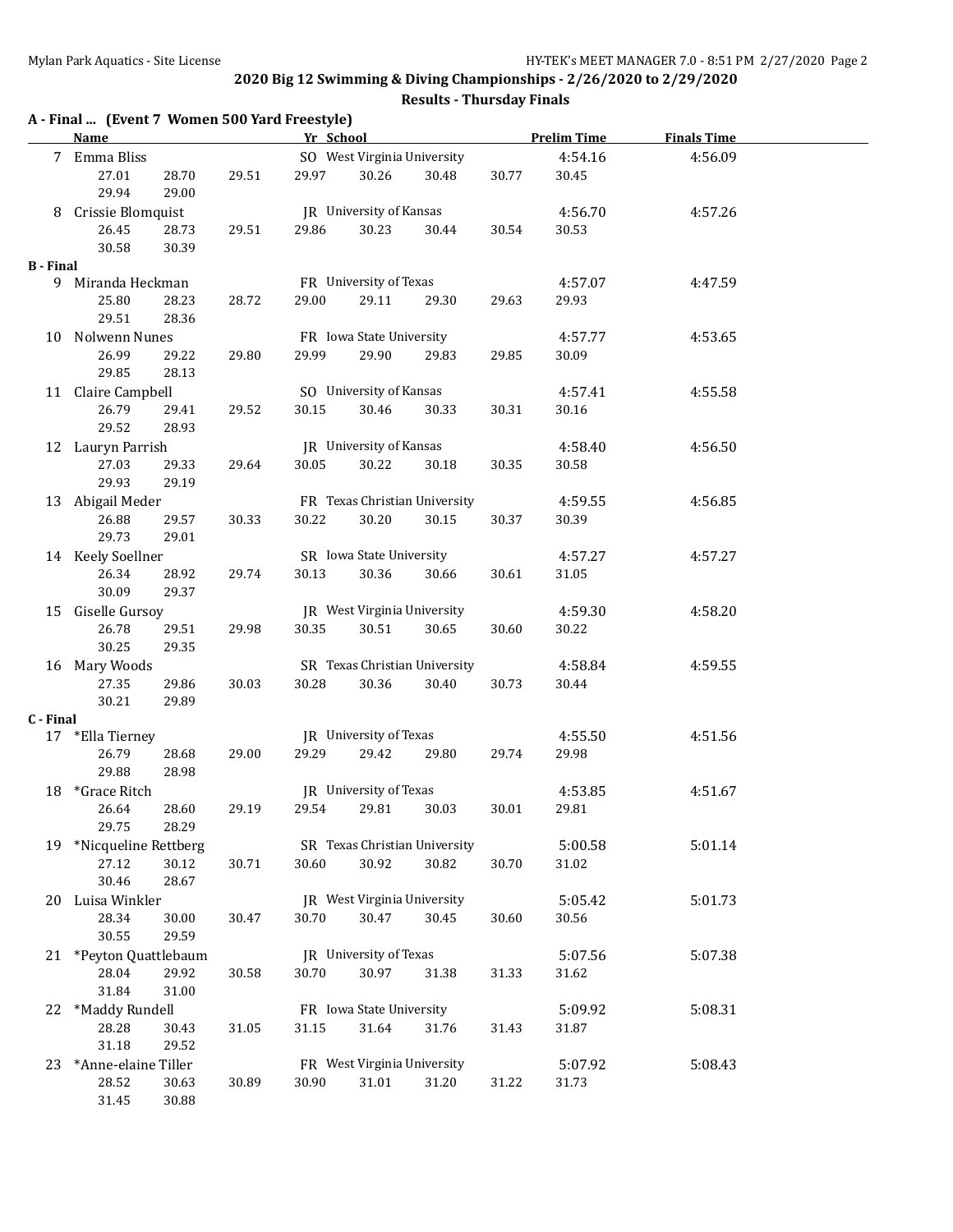|                  | C - Final  (Event 7 Women 500 Yard Freestyle) |                        |                                  |       |                                           |       |       |                              |                    |  |
|------------------|-----------------------------------------------|------------------------|----------------------------------|-------|-------------------------------------------|-------|-------|------------------------------|--------------------|--|
|                  | Name                                          |                        |                                  |       | Yr School                                 |       |       | <b>Prelim Time</b>           | <b>Finals Time</b> |  |
|                  | 24 *Ali Basel<br>28.36<br>31.50               | 31.02<br>31.03         | 31.12                            | 31.46 | SR Iowa State University<br>31.28         | 31.42 | 31.59 | 5:10.24<br>31.57             | 5:10.35            |  |
|                  | Event 8 Men 500 Yard Freestyle                |                        |                                  |       |                                           |       |       |                              |                    |  |
|                  | <b>Big 12:</b><br>Meet:                       | 4:08.19<br>$4:11.11$ # | 3/28/2019<br>$\ast$<br>2/23/2017 |       | <b>Townley Haas</b><br><b>Clark Smith</b> |       |       | <b>Texas</b><br><b>Texas</b> |                    |  |
|                  | 2019 Invited:                                 | 4:16.04                |                                  |       |                                           |       |       |                              |                    |  |
|                  | NCAA "A":<br>NCAA "B":                        | 4:11.82 A<br>4:23.34 B |                                  |       |                                           |       |       |                              |                    |  |
|                  | American:                                     | 4:06.32                | 2/19/2020                        |       | <b>Kieran Smith</b>                       |       |       |                              |                    |  |
|                  | US Open:                                      | 4:06.32                | 2/19/2020                        |       | <b>Kieran Smith</b>                       |       |       |                              |                    |  |
|                  | <b>NCAA D1:</b>                               | 4:06.32                | 2/19/2020                        |       | <b>Kieeran Smith</b>                      |       |       |                              |                    |  |
|                  | <u>Name</u>                                   |                        |                                  |       | Yr School                                 |       |       | <b>Prelim Time</b>           | <b>Finals Time</b> |  |
| A - Final        |                                               |                        |                                  |       |                                           |       |       |                              |                    |  |
|                  | 1 JohnThomas Larson<br>23.34<br>25.83         | 25.36<br>25.73         | 25.68                            | 25.91 | JR University of Texas<br>26.09           | 26.28 | 26.41 | 4:18.34<br>26.02             | 4:16.65B           |  |
|                  | 2 Parker Neri                                 |                        |                                  |       | JR University of Texas                    |       |       | 4:24.97                      | 4:18.61B           |  |
|                  | 23.61<br>26.39                                | 25.57<br>25.80         | 25.98                            | 25.99 | 26.44                                     | 26.33 | 26.27 | 26.23                        |                    |  |
| 3                | Dusan Babic                                   |                        |                                  |       | FR Texas Christian University             |       |       | 4:25.24                      | 4:23.26B           |  |
|                  | 24.04<br>26.74                                | 25.98<br>25.34         | 26.51                            | 26.86 | 27.06                                     | 27.00 | 27.03 | 26.70                        |                    |  |
|                  | 4 Sam Pomajevich                              |                        |                                  |       | JR University of Texas                    |       |       | 4:25.87                      | 4:23.57            |  |
|                  | 23.39<br>26.38                                | 26.18<br>24.90         | 26.62                            | 27.13 | 27.18                                     | 27.23 | 27.40 | 27.16                        |                    |  |
| 5                | Joao Andrade                                  |                        |                                  |       | <b>IR</b> Texas Christian University      |       |       | 4:28.36                      | 4:23.65            |  |
|                  | 24.18<br>26.59                                | 26.30<br>25.89         | 26.51                            | 26.67 | 27.02                                     | 26.86 | 26.87 | 26.76                        |                    |  |
|                  | 6 Jack Collins                                |                        |                                  |       | SR University of Texas                    |       |       | 4:29.40                      | 4:23.71            |  |
|                  | 24.69<br>26.68                                | 26.38<br>25.50         | 26.54                            | 26.78 | 26.79                                     | 26.67 | 26.81 | 26.87                        |                    |  |
|                  | 7 Kevin Chao                                  |                        |                                  |       | JR Texas Christian University             |       |       | 4:31.17                      | 4:29.01            |  |
|                  | 24.33<br>27.57                                | 26.59<br>26.74         | 26.96                            | 26.96 | 27.13                                     | 27.50 | 27.74 | 27.49                        |                    |  |
| 8                | Zach Boley                                    |                        |                                  |       | FR West Virginia University               |       |       | 4:32.35                      | 4:30.18            |  |
|                  | 24.91<br>27.88                                | 26.81<br>26.83         | 27.09                            | 27.10 | 26.96                                     | 27.32 | 27.46 | 27.82                        |                    |  |
| <b>B</b> - Final |                                               |                        |                                  |       |                                           |       |       |                              |                    |  |
|                  | 9 Max Gustafson<br>24.42                      | 26.62                  | 27.46                            | 27.54 | JR West Virginia University<br>27.40      | 27.24 | 26.90 | 4:32.52<br>26.99             | 4:27.26            |  |
|                  | 26.55                                         | 26.14                  |                                  |       |                                           |       |       |                              |                    |  |
|                  | 10 Nicholas Skinner                           |                        |                                  |       | FR Texas Christian University             |       |       | 4:34.87                      | 4:34.15            |  |
|                  | 24.75<br>27.91                                | 26.99<br>27.38         | 27.46                            | 27.79 | 28.00                                     | 28.05 | 27.89 | 27.93                        |                    |  |
|                  | 11 Michael Chwaluk                            |                        |                                  |       | SO Texas Christian University             |       |       | 4:39.51                      | 4:38.21            |  |
|                  | 24.74<br>29.23                                | 27.43<br>27.90         | 27.42                            | 27.87 | 28.18                                     | 27.81 | 28.32 | 29.31                        |                    |  |
|                  | 12 Radu Duican                                |                        |                                  |       | SR Texas Christian University             |       |       | 4:34.91                      | 4:39.13            |  |
|                  | 24.18<br>29.08                                | 27.25<br>28.38         | 27.48                            | 27.92 | 28.18                                     | 28.44 | 29.03 | 29.19                        |                    |  |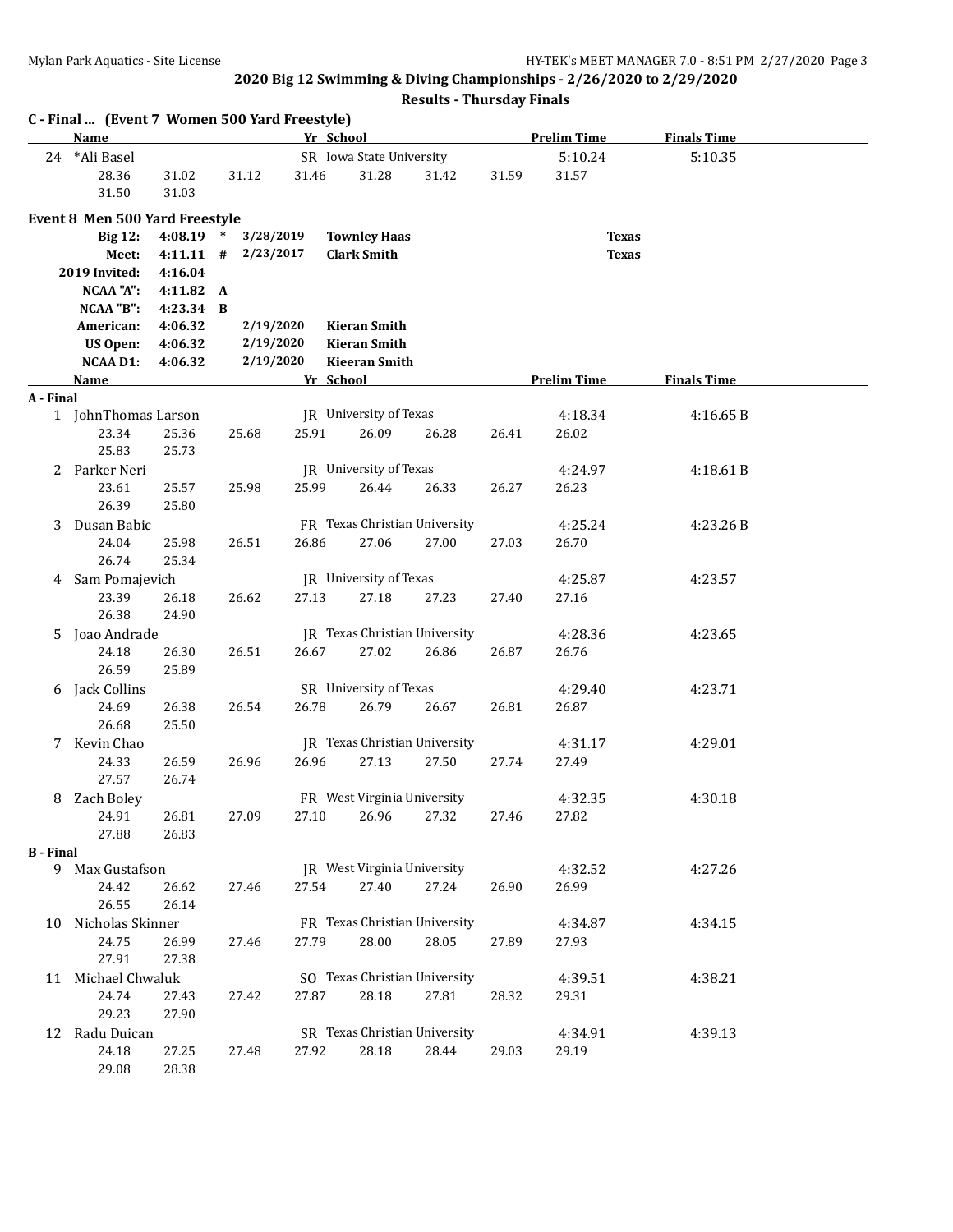|                  | B - Final  (Event 8 Men 500 Yard Freestyle)<br><b>Name</b> |                      |                     |       | Yr School                     |       |       | <b>Prelim Time</b> | <b>Finals Time</b> |  |
|------------------|------------------------------------------------------------|----------------------|---------------------|-------|-------------------------------|-------|-------|--------------------|--------------------|--|
|                  | *Peter Larson                                              |                      |                     |       | FR University of Texas        |       |       | 4:19.43            | X4:19.60B          |  |
|                  | 22.19                                                      | 24.80                | 25.35               | 25.97 | 26.28                         | 26.80 | 26.92 | 27.42              |                    |  |
|                  | 27.21                                                      | 26.66                |                     |       |                               |       |       |                    |                    |  |
|                  | *Brandon Christian                                         |                      |                     |       | SR West Virginia University   |       |       | 4:32.22            | X4:31.67           |  |
|                  | 24.83                                                      | 27.03                | 27.87               | 27.83 | 27.77                         | 27.45 | 27.52 | 27.65              |                    |  |
|                  | 27.48                                                      | 26.24                |                     |       |                               |       |       |                    |                    |  |
|                  | *Ryan Kelly                                                |                      |                     |       | SR West Virginia University   |       |       | 4:40.29            | X4:36.54           |  |
|                  | 24.19                                                      | 27.10                | 27.84               | 28.21 | 28.26                         | 28.37 | 28.38 | 28.47              |                    |  |
|                  | 28.48                                                      | 27.24                |                     |       |                               |       |       |                    |                    |  |
|                  | <b>Event 9 Women 200 Yard IM</b>                           |                      |                     |       |                               |       |       |                    |                    |  |
|                  | <b>Big 12:</b>                                             | 1:52.58              | 3/16/2017<br>$\ast$ |       | <b>Madisyn Cox</b>            |       |       | <b>Texas</b>       |                    |  |
|                  | Meet:                                                      | 1:52.82              | 2/23/2017<br>#      |       | <b>Madisyn Cox</b>            |       |       | <b>Texas</b>       |                    |  |
|                  | 2019 Invited:                                              | 1:56.76              |                     |       |                               |       |       |                    |                    |  |
|                  | <b>NCAA "A":</b><br>NCAA "B":                              | 1:53.66<br>1:59.94 B | A                   |       |                               |       |       |                    |                    |  |
|                  | American:                                                  | 1:50.67              | 3/15/2018           |       | <b>Ella Easton</b>            |       |       |                    |                    |  |
|                  | <b>US Open:</b>                                            | 1:50.67              | 3/15/2018           |       | <b>Ella Easton</b>            |       |       |                    |                    |  |
|                  | <b>NCAA D1:</b>                                            | 1:50.67              | 3/15/2018           |       | <b>Ella Easton</b>            |       |       |                    |                    |  |
|                  | <b>Name</b>                                                |                      |                     |       | Yr School                     |       |       | <b>Prelim Time</b> | <b>Finals Time</b> |  |
| A - Final        |                                                            |                      |                     |       |                               |       |       |                    |                    |  |
|                  | 1 Kelly Pash                                               |                      |                     |       | FR University of Texas        |       |       | 1:57.79            | 1:55.91B           |  |
|                  | 25.05                                                      | 28.52                | 34.47               | 27.87 |                               |       |       |                    |                    |  |
| 2                | Kate Steward                                               |                      |                     |       | SO University of Kansas       |       |       | 1:59.99            | 1:59.78B           |  |
|                  | 26.84                                                      | 30.97                | 33.18               | 28.79 | JR University of Kansas       |       |       |                    |                    |  |
| 3                | Dannie Dilsaver<br>26.11                                   | 30.45                | 34.47               | 29.23 |                               |       |       | 2:00.02            | 2:00.26            |  |
|                  | 4 Morgan Bullock                                           |                      |                     |       | SR West Virginia University   |       |       | 2:00.69            | 2:00.45            |  |
|                  | 26.42                                                      | 29.95                | 35.74               | 28.34 |                               |       |       |                    |                    |  |
| 5.               | <b>Haley Downey</b>                                        |                      |                     |       | SR University of Kansas       |       |       | 2:01.56            | 2:00.50            |  |
|                  | 26.54                                                      | 31.71                | 33.74               | 28.51 |                               |       |       |                    |                    |  |
|                  | 6 Ashley Pollok                                            |                      |                     |       | JR University of Texas        |       |       | 2:00.68            | 2:00.91            |  |
|                  | 26.66                                                      | 29.81                | 35.77               | 28.67 |                               |       |       |                    |                    |  |
|                  | 7 Paige Riekhof                                            |                      |                     |       | SO University of Kansas       |       |       | 2:02.53            | 2:03.31            |  |
|                  | 26.66                                                      | 31.21                | 36.11               | 29.33 |                               |       |       |                    |                    |  |
| 8                | Kaeleigh Rice                                              |                      |                     |       | JR Texas Christian University |       |       | 2:03.34            | 2:03.41            |  |
|                  | 26.83                                                      | 31.03                | 35.97               | 29.58 |                               |       |       |                    |                    |  |
| <b>B</b> - Final | 9 Holly Jansen                                             |                      |                     |       | SO University of Texas        |       |       | 2:04.62            | 2:02.09            |  |
|                  | 26.52                                                      | 31.57                | 34.69               | 29.31 |                               |       |       |                    |                    |  |
|                  | 10 Katelyn Kenchel                                         |                      |                     |       | JR Texas Christian University |       |       | 2:05.66            | 2:03.29            |  |
|                  | 26.59                                                      | 30.49                | 36.25               | 29.96 |                               |       |       |                    |                    |  |
|                  | 11 Trinity Gilbert                                         |                      |                     |       | FR Iowa State University      |       |       | 2:04.45            | 2:03.98            |  |
|                  | 26.75                                                      | 30.81                | 36.59               | 29.83 |                               |       |       |                    |                    |  |
|                  | 12 Amelie Lessing                                          |                      |                     |       | FR University of Kansas       |       |       | 2:06.01            | 2:05.12            |  |
|                  | 26.05                                                      | 30.55                | 38.23               | 30.29 |                               |       |       |                    |                    |  |
|                  | 13 Chloe Miller                                            |                      |                     |       | JR Texas Christian University |       |       | 2:06.53            | 2:05.31            |  |
|                  | 26.95                                                      | 32.35                | 35.64               | 30.37 |                               |       |       |                    |                    |  |
|                  | 14 Marlene Hirschberg                                      |                      |                     |       | FR Texas Christian University |       |       | 2:07.38            | 2:06.71            |  |
|                  | 26.85                                                      | 31.42                | 37.87               | 30.57 |                               |       |       |                    |                    |  |
|                  | 15 Emma Ruehle                                             |                      |                     |       | SR Iowa State University      |       |       | 2:06.08            | 2:06.94            |  |
|                  | 27.23                                                      | 31.19                | 38.74               | 29.78 |                               |       |       |                    |                    |  |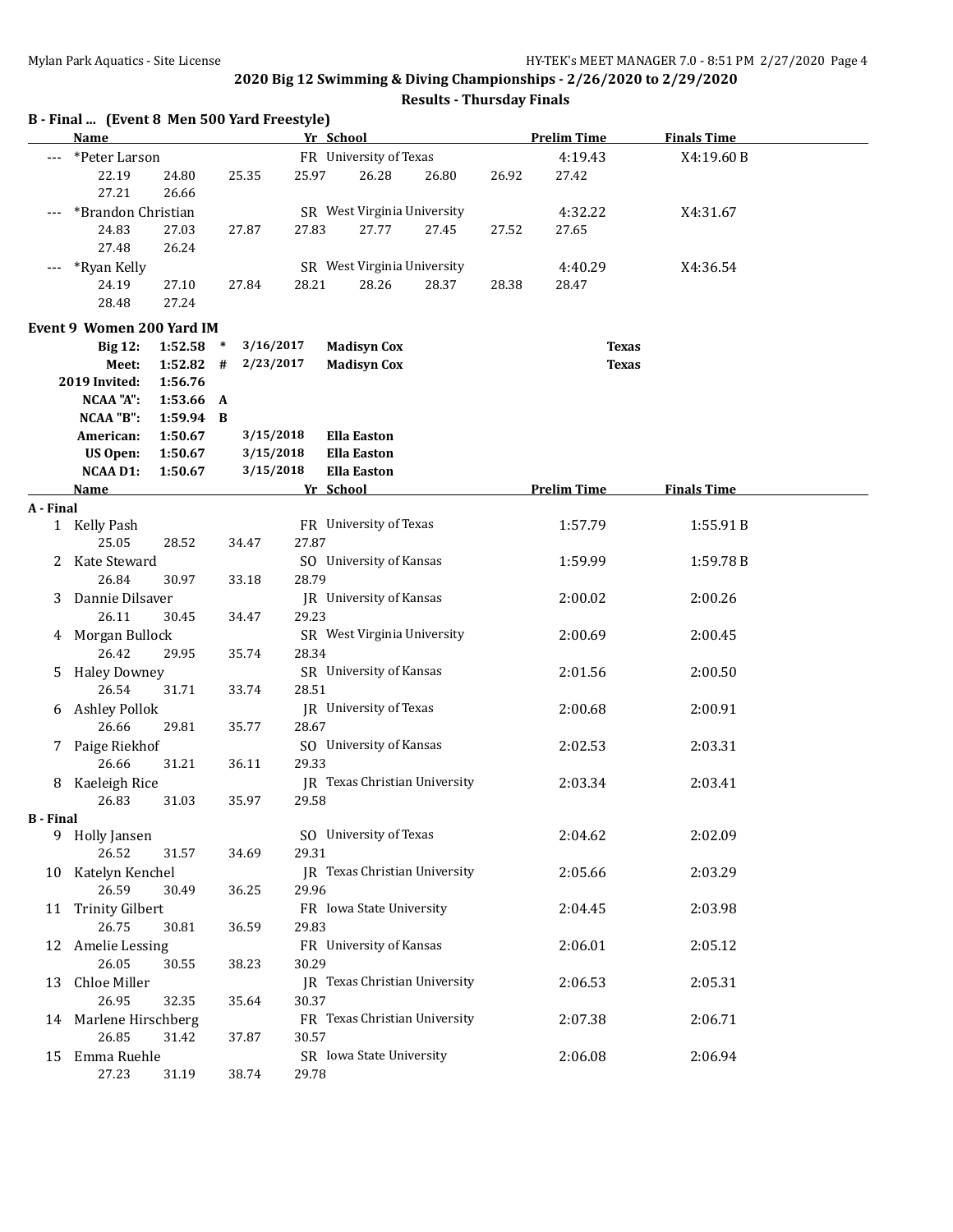#### **Results - Thursday Finals**

# **B - Final ... (Event 9 Women 200 Yard IM)**

|                  | <b>Name</b>                    |             |                     |       | Yr School                          | <b>Prelim Time</b> | <b>Finals Time</b> |  |
|------------------|--------------------------------|-------------|---------------------|-------|------------------------------------|--------------------|--------------------|--|
|                  | 16 Kayla Gagnon<br>27.79       | 32.58       | 37.30               | 29.41 | JR West Virginia University        | 2:06.36            | 2:07.08            |  |
| C - Final        |                                |             |                     |       |                                    |                    |                    |  |
| 17               | *Katy Schlies                  |             |                     |       | SR University of Kansas            | 2:07.21            | 2:03.77            |  |
| 18               | 26.59<br>Liz Richardson        | 31.77       | 35.06               | 30.35 | FR Iowa State University           | 2:08.13            | 2:06.01            |  |
|                  | 27.10                          | 30.46       | 38.39               | 30.06 |                                    |                    |                    |  |
|                  | 19 *Erin Downey                |             |                     |       | FR University of Kansas            | 2:10.19            | 2:07.42            |  |
|                  | 27.52                          | 32.07       | 36.90               | 30.93 |                                    |                    |                    |  |
|                  | 20 *Emily Heymans              |             |                     |       | FR Iowa State University           | 2:08.57            | 2:07.63            |  |
|                  | 28.00                          | 33.37       | 36.18               | 30.08 |                                    |                    |                    |  |
|                  | 21 Megan Zartman               |             |                     |       | SO West Virginia University        | 2:07.74            | 2:08.15            |  |
|                  | 28.08                          | 31.36       | 38.70               | 30.01 |                                    |                    |                    |  |
| 22               | Kami Pankratz                  |             |                     |       | SR Iowa State University           | 2:08.53            | 2:08.80            |  |
|                  | 27.80                          | 33.21       | 38.04               | 29.75 |                                    |                    |                    |  |
| 23               | *Lauren Beckish                |             |                     |       | SO West Virginia University        | 2:08.75            | 2:09.31            |  |
|                  | 27.64                          | 32.86       | 38.51               | 30.30 |                                    |                    |                    |  |
|                  | 24 *Jazlyn Horras              |             |                     |       | SO Iowa State University           | 2:12.78            | 2:13.83            |  |
|                  | 27.89                          | 32.63       | 41.00               | 32.31 |                                    |                    |                    |  |
|                  | Event 10 Men 200 Yard IM       |             |                     |       |                                    |                    |                    |  |
|                  | <b>Big 12:</b>                 | 1:39.63     | 3/25/2019<br>$\ast$ |       | <b>John Shebat</b>                 | <b>Texas</b>       |                    |  |
|                  | Meet:                          | $1:41.67$ # | 2/26/2015           |       | <b>Will Licon</b>                  | <b>Texas</b>       |                    |  |
|                  | 2019 Invited:                  | 1:43.82     |                     |       |                                    |                    |                    |  |
|                  | NCAA "A":                      | 1:41.34 A   |                     |       |                                    |                    |                    |  |
|                  | NCAA "B":                      | 1:46.77 B   |                     |       |                                    |                    |                    |  |
|                  | American:                      | 1:38.13     | 2/15/2018           |       | <b>Caeleb Dressel</b>              |                    |                    |  |
|                  | <b>US Open:</b>                | 1:38.13     | 2/15/2018           |       | <b>Caeleb Dressel</b>              |                    |                    |  |
|                  | <b>NCAA D1:</b><br><b>Name</b> | 1:38.13     | 2/15/2018           |       | <b>Caeleb Dressel</b><br>Yr School | <b>Prelim Time</b> | <b>Finals Time</b> |  |
| A - Final        |                                |             |                     |       |                                    |                    |                    |  |
|                  | 1 Matthew Willenbring          |             |                     |       | SO University of Texas             | 1:45.26            | 1:43.98B           |  |
|                  | 22.28                          | 26.08       | 30.51               | 25.11 |                                    |                    |                    |  |
|                  | 2 Jake Foster                  |             |                     |       | FR University of Texas             | 1:46.17            | 1:44.82B           |  |
|                  | 22.44                          | 26.37       | 30.06               | 25.95 |                                    |                    |                    |  |
| 3                | Caspar Corbeau                 |             |                     |       | FR University of Texas             | 1:45.94            | 1:45.43B           |  |
|                  | 23.53                          | 27.15       | 29.75               | 25.00 |                                    |                    |                    |  |
|                  | 4 David Dixon                  |             |                     |       | JR West Virginia University        | 1:48.89            | 1:45.57B           |  |
|                  | 22.58                          | 27.99       | 30.07               | 24.93 |                                    |                    |                    |  |
| 5.               | <b>Braden Vines</b>            |             |                     |       | SO University of Texas             | 1:48.04            | 1:45.99 B          |  |
|                  | 23.23                          | 26.82       | 30.06               | 25.88 |                                    |                    |                    |  |
|                  | 6 Vitauts Silins               |             |                     |       | FR Texas Christian University      | 1:49.91            | 1:48.69            |  |
|                  | 23.49                          | 28.15       | 30.71               | 26.34 |                                    |                    |                    |  |
|                  | 7 Josh Harlan                  |             |                     |       | SO West Virginia University        | 1:48.93            | 1:49.03            |  |
|                  | 24.30                          | 26.99       | 31.54               | 26.20 |                                    |                    |                    |  |
|                  | 8 Philip Kay                   |             |                     |       | JR West Virginia University        | 1:49.55            | 1:49.97            |  |
|                  | 23.88                          | 27.77       | 32.15               | 26.17 |                                    |                    |                    |  |
| <b>B</b> - Final |                                |             |                     |       |                                    |                    |                    |  |
|                  | 9 Andrew Koustik               |             |                     |       | SO University of Texas             | 1:50.04            | 1:45.83B           |  |
|                  | 22.27                          | 26.81       | 30.64               | 26.11 |                                    |                    |                    |  |
| 10               | Kade Knoch                     |             |                     |       | SO Texas Christian University      | 1:50.38            | 1:49.70            |  |
|                  | 23.35                          | 26.12       | 34.31               | 25.92 |                                    |                    |                    |  |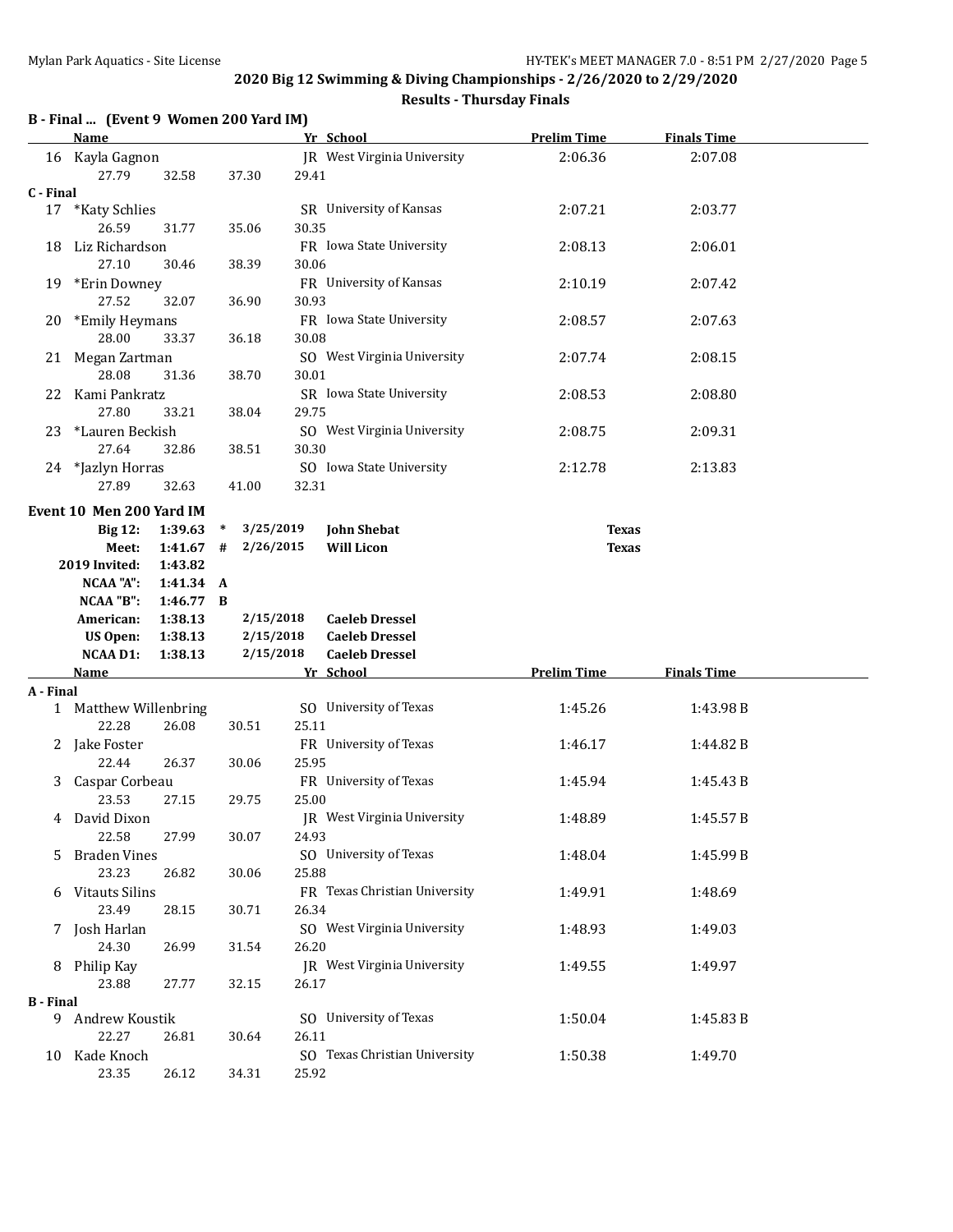|                  | B - Final  (Event 10 Men 200 Yard IM)   |           |              |            |       |                                | <b>Prelim Time</b> |                    |  |
|------------------|-----------------------------------------|-----------|--------------|------------|-------|--------------------------------|--------------------|--------------------|--|
|                  | <b>Name</b>                             |           |              |            |       | Yr School                      |                    | <b>Finals Time</b> |  |
|                  | 11 Hugh McPherson                       |           |              |            |       | SO Texas Christian University  | 1:50.10            | 1:50.14            |  |
|                  | 23.67                                   | 28.16     |              | 31.49      | 26.82 |                                |                    |                    |  |
| 12               | <b>Ben Brooks</b><br>24.44              | 28.61     |              | 31.06      | 26.59 | JR West Virginia University    | 1:51.66            | 1:50.70            |  |
| 13               | Fausto Huerta                           |           |              |            |       | SO West Virginia University    | 1:53.01            | 1:56.69            |  |
|                  | 25.10                                   | 30.94     |              | 32.08      | 28.57 |                                |                    |                    |  |
|                  | *Michael Sandner                        |           |              |            |       | FR West Virginia University    | 1:52.22            | X1:52.18           |  |
|                  | 24.05                                   | 28.88     |              | 31.82      | 27.43 |                                |                    |                    |  |
|                  | *Jonathan Bennett                       |           |              |            |       | FR West Virginia University    | 1:53.49            | X1:52.42           |  |
|                  | 24.96                                   | 28.19     |              | 32.14      | 27.13 |                                |                    |                    |  |
|                  | *Conrad Molinaro                        |           |              |            |       | FR West Virginia University    | 1:53.83            | X1:53.32           |  |
|                  | 24.27                                   | 29.52     |              | 33.02      | 26.51 |                                |                    |                    |  |
|                  | <b>Event 11 Women 50 Yard Freestyle</b> |           |              |            |       |                                |                    |                    |  |
|                  | <b>Big 12:</b>                          | 21.73     | $\ast$       | 3/15/2017  |       | Rebecca Millard                | <b>Texas</b>       |                    |  |
|                  | <b>Big 12:</b>                          | 21.73     | $\ast$       | 11/29/2018 |       | <b>Grace Ariola</b>            | <b>Texas</b>       |                    |  |
|                  | Meet:                                   | $21.87$ # |              | 2/26/2009  |       | <b>Hee-Jin Chang</b>           | <b>Texas</b>       |                    |  |
|                  | 2019 Invited:                           | 22.23     |              |            |       |                                |                    |                    |  |
|                  | <b>NCAA "A":</b>                        | 21.66 A   |              |            |       |                                |                    |                    |  |
|                  | NCAA "B":                               | 22.76     | $\mathbf{B}$ |            |       |                                |                    |                    |  |
|                  | American:                               | 20.90     |              | 12/5/2019  |       | <b>Abbey Weitzeil</b>          |                    |                    |  |
|                  | <b>US Open:</b>                         | 20.90     |              | 12/5/2019  |       | <b>Abbey Weitzeil</b>          |                    |                    |  |
|                  | <b>NCAA D1:</b>                         | 20.90     |              | 12/5/2019  |       | <b>Abbey Weitzeil</b>          |                    |                    |  |
|                  | Name                                    |           |              |            |       | Yr School                      | <b>Prelim Time</b> | <b>Finals Time</b> |  |
| A - Final        |                                         |           |              |            |       |                                |                    |                    |  |
|                  | 1 Bridget Semenuk                       |           |              |            |       | FR University of Texas         | 22.34              | 22.33B             |  |
|                  | 10.95                                   | 11.38     |              |            |       | FR University of Texas         | 22.98              | 22.83              |  |
| 2                | Kyla Leibel<br>11.12                    | 11.71     |              |            |       |                                |                    |                    |  |
| 3                | Julia Nilton                            |           |              |            |       | SR West Virginia University    | 22.98              | 22.89              |  |
|                  | 10.99                                   | 11.90     |              |            |       |                                |                    |                    |  |
|                  | 4 Emily Haimes                          |           |              |            |       | FR West Virginia University    | 22.87              | 22.98              |  |
|                  | 11.22                                   | 11.76     |              |            |       |                                |                    |                    |  |
| 5                | Jordan Wheeler                          |           |              |            |       | SR University of Texas         | 23.10              | 23.01              |  |
|                  | 11.13                                   | 11.88     |              |            |       |                                |                    |                    |  |
| 6                | Carly Straight                          |           |              |            |       | SR University of Kansas        | 23.02              | 23.04              |  |
|                  | 11.13                                   | 11.91     |              |            |       |                                |                    |                    |  |
|                  | Grace Ariola                            |           |              |            |       | SO University of Texas         | 23.11              | 23.08              |  |
|                  | 11.06                                   | 12.02     |              |            |       |                                |                    |                    |  |
| 8                | <b>Manon Manning</b>                    |           |              |            |       | <b>IR</b> University of Kansas | 23.03              | 23.14              |  |
|                  | 11.26                                   | 11.88     |              |            |       |                                |                    |                    |  |
| <b>B</b> - Final |                                         |           |              |            |       |                                |                    |                    |  |
|                  | 9 Anna Munster                          |           |              |            |       | SR Texas Christian University  | 23.25              | 22.94              |  |
|                  | 11.22                                   | 11.72     |              |            |       |                                |                    |                    |  |
|                  | 10 Madeline Sandberg                    |           |              |            |       | SR Texas Christian University  | 23.36              | 23.14              |  |
|                  | 11.33                                   | 11.81     |              |            |       |                                |                    |                    |  |
|                  | 11 Emily Reese                          |           |              |            |       | JR University of Texas         | 23.33              | 23.15              |  |
|                  | 11.25                                   | 11.90     |              |            |       | SO University of Kansas        |                    |                    |  |
| 12               | Dewi Blose<br>11.32                     | 11.95     |              |            |       |                                | 23.49              | 23.27              |  |
|                  | 13 Autumn Looney                        |           |              |            |       | FR University of Kansas        | 23.35              | 23.30              |  |
|                  | 11.43                                   | 11.87     |              |            |       |                                |                    |                    |  |
|                  |                                         |           |              |            |       |                                |                    |                    |  |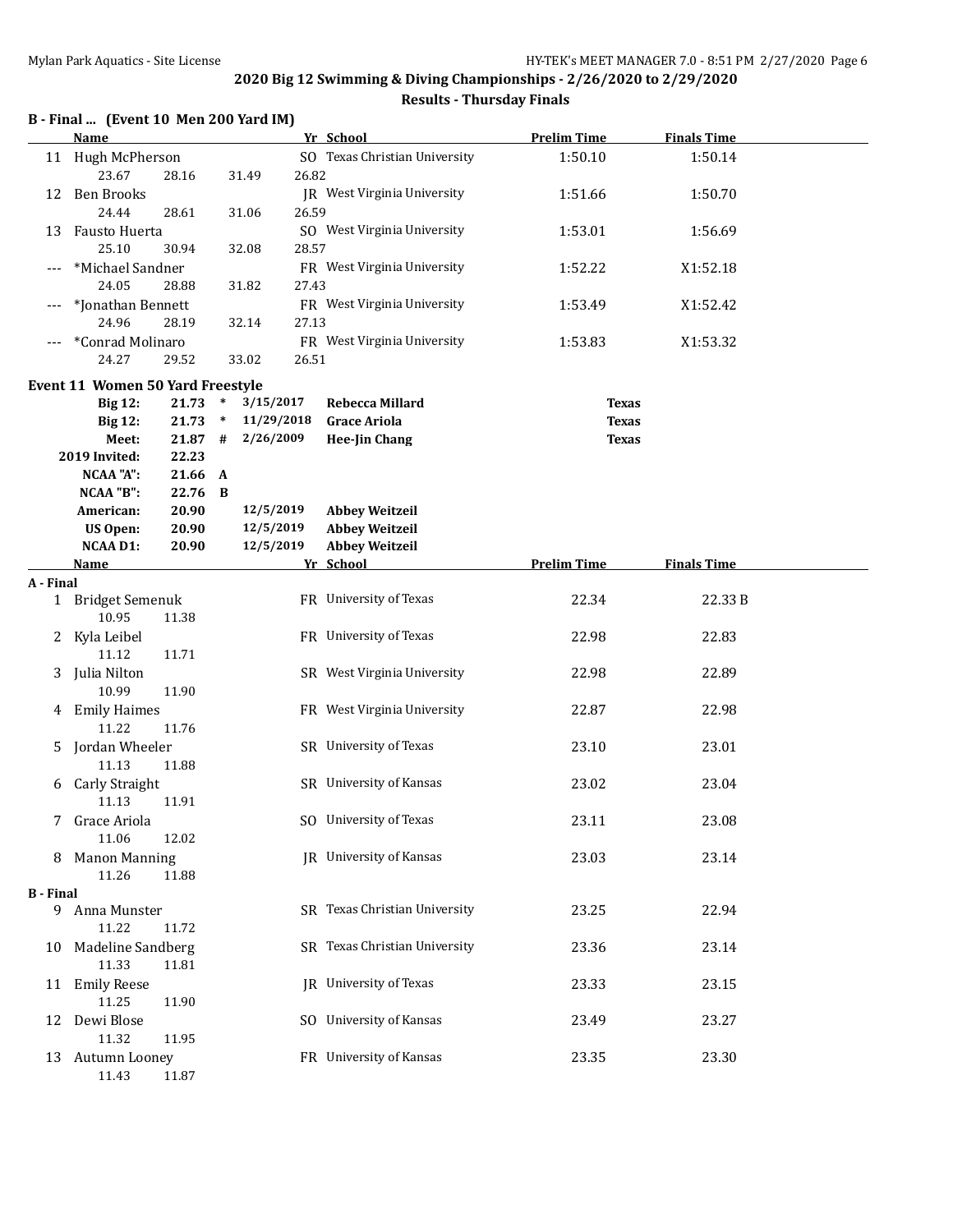|  |  |  | B - Final  (Event 11 Women 50 Yard Freestyle) |
|--|--|--|-----------------------------------------------|
|--|--|--|-----------------------------------------------|

|           | <b>Name</b>                    |         |              |           | Yr School                     | <b>Prelim Time</b> | <b>Finals Time</b> |  |
|-----------|--------------------------------|---------|--------------|-----------|-------------------------------|--------------------|--------------------|--|
|           | 14 Claire Banic<br>11.39       | 12.00   |              |           | SO Texas Christian University | 23.48              | 23.39              |  |
| 15        | Anna Andersen<br>11.36         | 12.06   |              |           | SR Iowa State University      | 23.54              | 23.42              |  |
|           | 16 Emma Bliss<br>11.59         | 12.06   |              |           | SO West Virginia University   | 23.59              | 23.65              |  |
| C - Final |                                |         |              |           |                               |                    |                    |  |
|           | 17 Lucia Simovicova<br>11.54   | 11.99   |              |           | FR Texas Christian University | 23.71              | 23.53              |  |
| 18        | *Emma Sass<br>11.59            | 11.96   |              |           | JR Iowa State University      | 23.63              | 23.55              |  |
| 19        | Harna Minezawa<br>11.44        | 12.18   |              |           | FR West Virginia University   | 23.77              | 23.62              |  |
|           | 20 Sophia Goushchina<br>11.58  | 12.07   |              |           | FR Iowa State University      | 23.72              | 23.65              |  |
|           | 21 *Amanda Key<br>11.49        | 12.33   |              |           | SR Texas Christian University | 23.85              | 23.82              |  |
|           | 22 Wyli Erlechman<br>11.56     | 12.42   |              |           | IR Iowa State University      | 23.93              | 23.98              |  |
| 23        | Martha Haas<br>11.63           | 12.39   |              |           | JR Iowa State University      | 23.87              | 24.02              |  |
|           | 24 Emily Haan<br>11.65         | 12.66   |              |           | SO Iowa State University      | 23.86              | 24.31              |  |
|           | Event 12 Men 50 Yard Freestyle |         |              |           |                               |                    |                    |  |
|           | <b>Big 12:</b>                 | 18.76   | $\ast$       | 2/23/2017 | <b>Joseph Schooling</b>       | <b>Texas</b>       |                    |  |
|           | Meet:                          | 18.76   | #            | 2/23/2017 | <b>Joseph Schooling</b>       | <b>Texas</b>       |                    |  |
|           | 2019 Invited:                  | 19.35   |              |           |                               |                    |                    |  |
|           | NCAA "A":                      | 18.96   | $\mathbf{A}$ |           |                               |                    |                    |  |
|           | NCAA "B":                      | 19.96 B |              |           |                               |                    |                    |  |
|           | American:                      | 17.63   |              | 3/22/2018 | <b>Caeleb Dressel</b>         |                    |                    |  |
|           | <b>US Open:</b>                | 17.63   |              | 3/22/2018 | <b>Caeleb Dressel</b>         |                    |                    |  |
|           | <b>NCAA D1:</b>                | 17.63   |              | 3/22/2018 | <b>Caeleb Dressel</b>         |                    |                    |  |
|           | <b>Name</b>                    |         |              |           | Yr School                     | <b>Prelim Time</b> | <b>Finals Time</b> |  |
| A - Final |                                |         |              |           |                               |                    |                    |  |
|           | 1 Daniel Krueger<br>9.45       | 9.74    |              |           | SO University of Texas        | 19.33              | 19.19 B            |  |
|           | 2 Maxime Rooney<br>9.50        | 9.91    |              |           | SR University of Texas        | 19.53              | 19.41B             |  |
| 3         | Chris Staka<br>9.67            | 10.10   |              |           | JR University of Texas        | 19.93              | 19.77B             |  |
|           | 4 Hunter Armstrong<br>9.76     | 10.02   |              |           | FR West Virginia University   | 20.20              | 19.78 B            |  |
| 5         | Ryen Van Wyk<br>9.59           | 10.34   |              |           | JR West Virginia University   | 20.28              | 19.93B             |  |
| 6         | Christopher O'Shea<br>9.86     | 10.35   |              |           | IR West Virginia University   | 20.22              | 20.21              |  |
| 7         | Sam Neaveill<br>9.81           | 10.53   |              |           | SR West Virginia University   | 20.40              | 20.34              |  |
| 8         | Rasmus Pedersen<br>10.02       | 10.65   |              |           | FR Texas Christian University | 20.57              | 20.67              |  |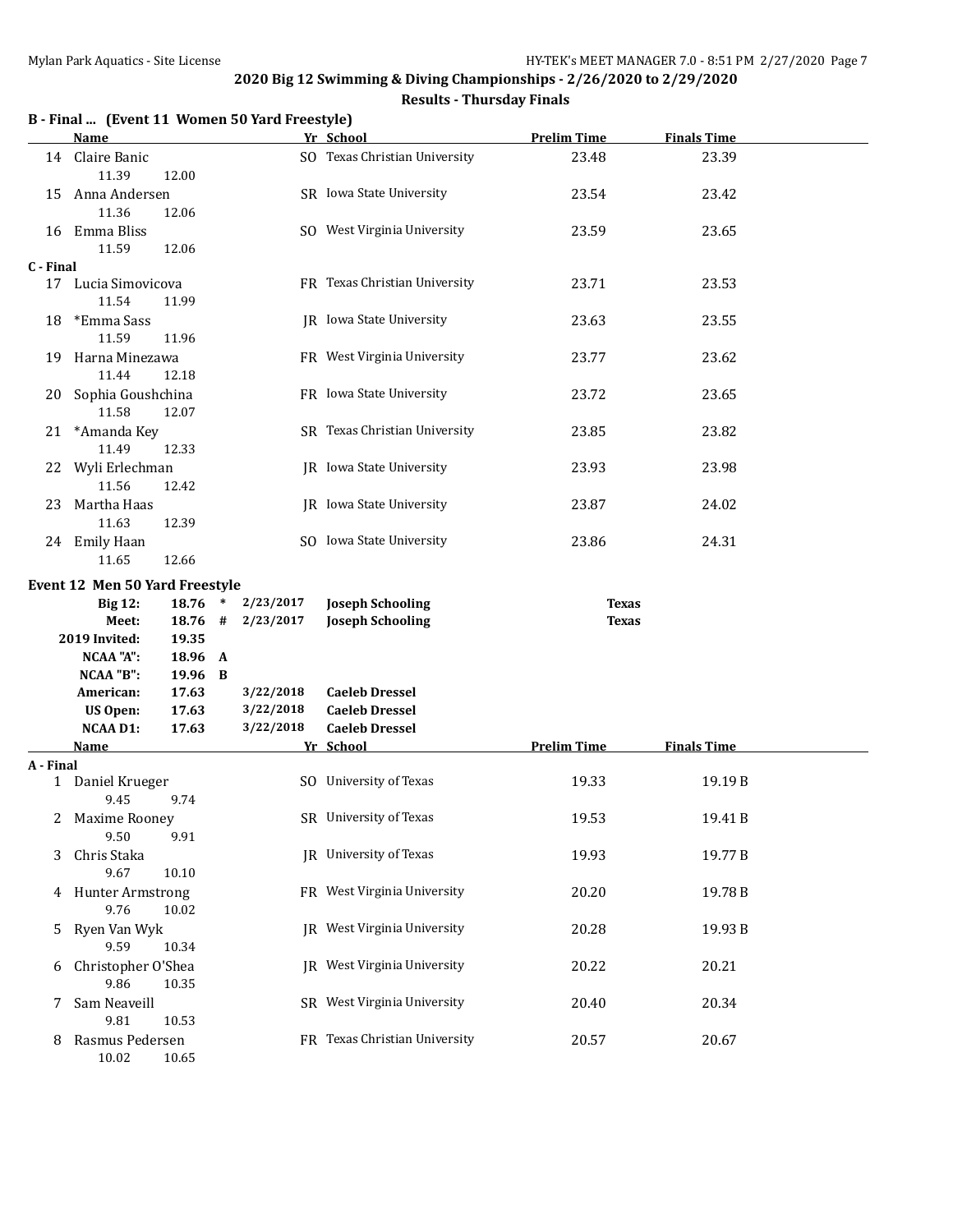|                  | Name                                 |                    |                         |           | Yr School                                                  |       |                    | <b>Prelim Time</b>           | <b>Finals Time</b>      |  |
|------------------|--------------------------------------|--------------------|-------------------------|-----------|------------------------------------------------------------|-------|--------------------|------------------------------|-------------------------|--|
| <b>B</b> - Final |                                      |                    |                         |           |                                                            |       |                    |                              |                         |  |
| 9.               | Piotr Sadlowski<br>9.92              | 10.45              |                         |           | FR Texas Christian University                              |       |                    | 20.71                        | 20.37                   |  |
|                  | 10 Jack Frazier<br>9.89              | 10.51              |                         |           | SR West Virginia University                                |       |                    | 20.61                        | 20.40                   |  |
|                  | 11 Reed Dittlinger                   |                    |                         |           | SO Texas Christian University                              |       |                    | 20.83                        | 20.75                   |  |
|                  | 10.07<br>12 Ethan Autry              | 10.68              |                         |           | FR Texas Christian University                              |       |                    | 21.03                        | 20.80                   |  |
| 13               | 9.99<br>Matthew Brewer               | 10.81              |                         |           | <b>IR</b> Texas Christian University                       |       |                    | 20.99                        | 20.81                   |  |
|                  | 10.17<br>*Jacob Huerta               | 10.64              |                         |           | SR University of Texas                                     |       |                    | 19.82                        | X19.72B                 |  |
|                  | 9.53<br>*Luke Bowman                 | 10.19              |                         |           | JR University of Texas                                     |       |                    | 19.87                        | X19.85 B                |  |
|                  | 9.57<br>*Cole Crane                  | 10.28              |                         |           | FR University of Texas                                     |       |                    | 20.56                        | X20.17                  |  |
|                  | 9.70                                 | 10.47              |                         |           |                                                            |       |                    |                              |                         |  |
| C - Final        |                                      |                    |                         |           |                                                            |       |                    |                              |                         |  |
| 17               | *Austin Hartke<br>9.93               | 10.36              |                         |           | SR West Virginia University                                |       |                    | 20.59                        | 20.29                   |  |
| 18               | *Matthew Marsh<br>10.44              | 10.80              |                         |           | SR West Virginia University                                |       |                    | 21.37                        | 21.24                   |  |
| 19               | *Mike Niezgodzki<br>10.58            | 11.22              |                         |           | SO Texas Christian University                              |       |                    | 21.77                        | 21.80                   |  |
| 20               | *Denys Kostromin<br>10.48            | 12.17              |                         |           | JR West Virginia University                                |       |                    | 22.72                        | 22.65                   |  |
|                  | Event 13 Women 400 Yard Medley Relay |                    |                         |           |                                                            |       |                    |                              |                         |  |
|                  | <b>Big 12:</b>                       |                    | $3:29.51$ * $2/22/2018$ |           | <b>University of Texas</b>                                 |       |                    |                              |                         |  |
|                  |                                      |                    |                         |           | T Karosas, M Cox, R Rule, R Millard                        |       |                    |                              |                         |  |
|                  | Meet:                                |                    | $3:29.51$ # $2/22/2018$ |           | <b>University of Texas</b><br>Adams, Lohman, Rule, Millard |       |                    |                              |                         |  |
|                  | 2019 Invited:<br><b>NCAA "A":</b>    | 3:34.28<br>3:31.66 | A                       |           |                                                            |       |                    |                              |                         |  |
|                  | NCAA "B":                            | 3:33.78            | B                       |           |                                                            |       |                    |                              |                         |  |
|                  | American:                            | 3:25.09            |                         | 3/15/2018 | Stanford                                                   |       |                    |                              |                         |  |
|                  |                                      |                    |                         |           | Howe, Williams, Hu, Manuel                                 |       |                    |                              |                         |  |
|                  | <b>US Open:</b>                      | 3:25.09            |                         | 3/15/2018 | Stanford                                                   |       |                    |                              |                         |  |
|                  |                                      |                    |                         |           | Howe, Williams, Hu, Manuel                                 |       |                    |                              |                         |  |
|                  | <b>NCAA D1:</b>                      | 3:25.09            |                         | 3/15/2018 | <b>Stanford</b>                                            |       |                    |                              |                         |  |
|                  |                                      |                    |                         |           | Howe, Williams, Hu, Manuel                                 |       |                    |                              |                         |  |
|                  | <b>Team</b>                          |                    |                         |           | <b>Relay</b>                                               |       |                    | <b>Seed Time</b>             | <b>Finals Time</b>      |  |
|                  | 1 University of Texas                |                    |                         |           |                                                            |       |                    | 3:32.63                      | 3:31.40A                |  |
|                  | 1) Claire Adams SR                   |                    |                         |           | 2) Evie Pfeifer JR                                         |       | 3) Kelly Pash FR   |                              | 4) Julia Cook SO        |  |
|                  | 24.35                                | 50.51              | 28.41                   | 1:01.07   | 24.19                                                      | 51.73 | 22.41              | 48.09                        |                         |  |
| 2                | <b>University of Kansas</b>          |                    |                         |           |                                                            |       |                    | 3:37.37                      | 3:35.96                 |  |
|                  | 1) Manon Manning JR                  |                    |                         |           | 2) Kate Steward SO                                         |       |                    | 3) Elizabeth Amato-Hanner SR | 4) Jenny Nusbaum SR     |  |
|                  | 25.38                                | 53.06              | 27.58                   | 59.73     | 24.80                                                      | 53.52 | 23.57              | 49.65                        |                         |  |
| 3                | Texas Christian University           |                    |                         |           |                                                            |       |                    | 3:45.43                      | 3:42.06                 |  |
|                  | 1) Zoe Woods FR                      |                    |                         |           | 2) Sheridan Schreiber SO                                   |       | 3) Megan Morris SO |                              | 4) Madeline Sandberg SR |  |
|                  | 26.33                                | 55.63              | 28.57                   | 1:01.50   | 25.15                                                      | 54.44 | 23.49              | 50.49                        |                         |  |
|                  |                                      |                    |                         |           |                                                            |       |                    |                              |                         |  |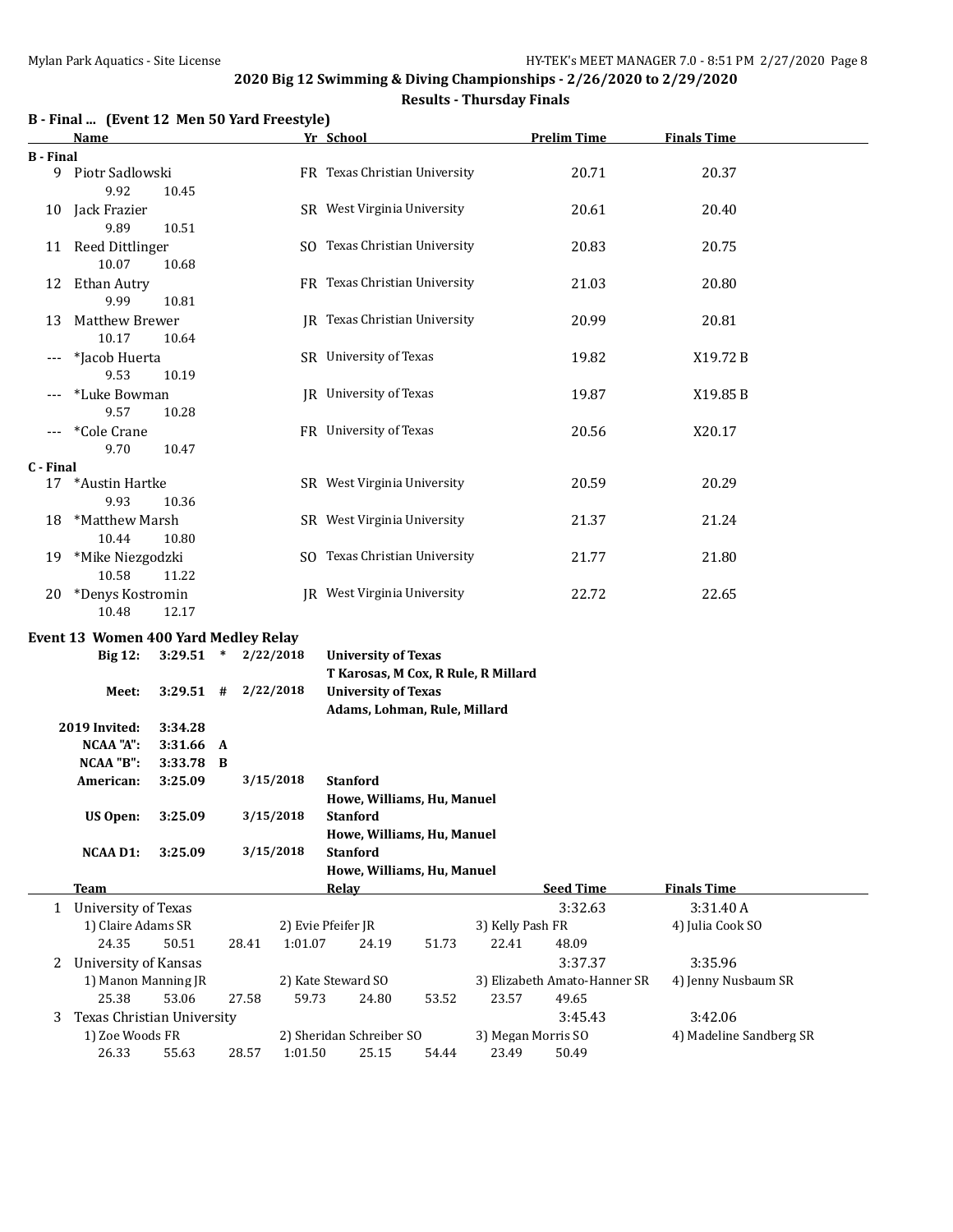| (Event 13 Women 400 Yard Medley Relay) |      |  |
|----------------------------------------|------|--|
| т                                      | Dala |  |

|   | <b>Team</b>                        |             |       |                   | <b>Relay</b>                      |       |                       | <b>Seed Time</b>         | <b>Finals Time</b>     |
|---|------------------------------------|-------------|-------|-------------------|-----------------------------------|-------|-----------------------|--------------------------|------------------------|
|   | 4 Iowa State University            |             |       |                   |                                   |       |                       | 3:43.72                  | 3:43.43                |
|   | 1) Emily Haan SO                   |             |       | 2) Martha Haas JR |                                   |       | 3) Lucia Rizzo SO     |                          | 4) Anna Andersen SR    |
|   | 27.07                              | 56.26       | 28.42 | 1:01.32           | 25.96                             | 55.54 | 24.04                 | 50.31                    |                        |
| 5 | West Virginia University           |             |       |                   |                                   |       |                       | 3:45.41                  | 3:44.20                |
|   | 1) Ally Vannetta JR                |             |       |                   | 2) Mathilde Kaelbel FR            |       | 3) Morgan Bullock SR  |                          | 4) Emily Haimes FR     |
|   | 26.95                              | 55.57       | 30.13 | 1:05.22           | 24.66                             | 53.81 | 23.12                 | 49.60                    |                        |
|   | University of Texas                |             |       |                   | B                                 |       |                       | 3:36.99                  | X3:38.53               |
|   | 1) Jordan Wheeler SR               |             |       |                   | 2) Kennedy Lohman SR              |       | 3) Emily Reese JR     |                          | 4) Bridget Semenuk FR  |
|   | 26.94                              | 55.77       |       |                   | 23.97                             |       |                       |                          |                        |
|   |                                    |             | 28.13 | 1:00.29           |                                   | 52.64 | 23.50                 | 49.83                    |                        |
|   | University of Texas                |             |       |                   | $\mathsf C$                       |       |                       | 3:39.99                  | X3:41.18               |
|   | 1) Ashley Pollok JR                |             |       |                   | 2) Holly Jansen SO                |       | 3) Lauren Case SR     |                          | 4) Kyla Leibel FR      |
|   | 27.20                              | 55.96       | 28.66 | 1:01.99           | 24.94                             | 53.90 | 23.45                 | 49.33                    |                        |
|   | Texas Christian University         |             |       |                   | $\, {\bf B}$                      |       |                       | 3:51.08                  | X3:48.55               |
|   | 1) Katelyn Kenchel JR              |             |       |                   | 2) Lauren Halliburton JR          |       |                       | 3) Marlene Hirschberg FR | 4) Claire Banic SO     |
|   | 26.93                              | 56.03       | 29.70 | 1:04.29           | 26.28                             | 57.42 | 23.85                 | 50.81                    |                        |
|   | Texas Christian University         |             |       |                   | $\mathsf C$                       |       |                       | 3:54.98                  | X3:48.57               |
|   | 1) Lisa Johnson FR                 |             |       |                   | 2) *Lauren Mabie SO               |       | 3) *Sarah Malloy SO   |                          | 4) Mary Woods SR       |
|   | 27.70                              | 57.09       | 29.59 | 1:03.62           | 26.14                             | 56.44 | 24.49                 | 51.42                    |                        |
|   |                                    |             |       |                   |                                   |       |                       |                          |                        |
|   | Event 14 Men 400 Yard Medley Relay |             |       |                   |                                   |       |                       |                          |                        |
|   | <b>Big 12:</b>                     | $2:59.22$ * |       | 3/23/2017         | <b>University of Texas</b>        |       |                       |                          |                        |
|   |                                    |             |       |                   | Shebat, Lincon, Schooling, Conger |       |                       |                          |                        |
|   | Meet:                              | $3:04.57$ # |       | 2/28/2019         | <b>University of Texas</b>        |       |                       |                          |                        |
|   |                                    |             |       |                   | Katz, Stewart, Schooling, Jackson |       |                       |                          |                        |
|   | 2019 Invited:                      | 3:08.16     |       |                   |                                   |       |                       |                          |                        |
|   | <b>NCAA "A":</b>                   | 3:05.95 A   |       |                   |                                   |       |                       |                          |                        |
|   | NCAA "B":                          | $3:07.74$ B |       |                   |                                   |       |                       |                          |                        |
|   | American:                          | 3:01.51     |       | 3/23/2017         | California                        |       |                       |                          |                        |
|   |                                    |             |       |                   | Murphy, Hoppe, Josa, Jensen       |       |                       |                          |                        |
|   | <b>US Open:</b>                    | 2:59.22     |       | 3/23/2017         | <b>Texas</b>                      |       |                       |                          |                        |
|   |                                    |             |       |                   | Shebat, Licon, Schooling, Conger  |       |                       |                          |                        |
|   | <b>NCAA D1:</b>                    | 2:59.22     |       | 3/23/2017         | <b>Texas</b>                      |       |                       |                          |                        |
|   |                                    |             |       |                   | Shebat, Licon, Schooling, Conger  |       |                       |                          |                        |
|   | Team                               |             |       |                   | Relay                             |       |                       | <b>Seed Time</b>         | <b>Finals Time</b>     |
|   | 1 University of Texas              |             |       |                   |                                   |       |                       | 3:01.51                  | 3:04.13#               |
|   | 1) Chris Staka JR                  |             |       |                   | 2) Charlie Scheinfeld SO          |       | 3) Alvin Jiang JR     |                          | 4) Daniel Krueger SO   |
|   | 22.19                              | 46.00       | 24.46 | 52.57             | 20.27                             | 44.27 | 19.44                 | 41.29                    |                        |
|   |                                    |             |       |                   |                                   |       |                       |                          |                        |
|   | 2 West Virginia University         |             |       |                   |                                   |       |                       | 3:11.35                  | 3:09.00                |
|   | 1) Angelo Russo JR                 |             |       |                   | 2) Fausto Huerta SO               |       | 3) David Dixon JR     |                          | 4) Hunter Armstrong FR |
|   | 22.93                              | 47.26       | 24.42 | 52.80             | 21.74                             | 46.52 | 20.14                 | 42.42                    |                        |
| 3 | Texas Christian University         |             |       |                   |                                   |       |                       | 3:14.74                  | 3:10.90                |
|   | 1) Rasmus Pedersen FR              |             |       |                   | 2) Vitauts Silins FR              |       | 3) Piotr Sadlowski FR |                          | 4) Dusan Babic FR      |
|   | 23.41                              | 48.47       | 24.46 | 52.39             | 21.26                             | 45.92 | 20.81                 | 44.12                    |                        |
|   | University of Texas                |             |       |                   | B                                 |       |                       | 3:03.22                  | X3:05.42A              |
|   | 1) *Preston Varozza JR             |             |       |                   | 2) Caspar Corbeau FR              |       | 3) Maxime Rooney SR   |                          | 4) *Luke Bowman JR     |
|   | 22.10                              | 45.95       | 23.80 | 51.68             | 20.69                             | 45.30 | 19.81                 | 42.49                    |                        |
|   | University of Texas                |             |       |                   | $\mathsf C$                       |       |                       | 3:09.57                  | X3:08.86               |
|   | 1) *Jason Park SO                  |             |       | 2) Jake Foster FR |                                   |       | 3) *Jacob Huerta SR   |                          | 4) *Sam Kline SR       |
|   | 22.11                              | 45.82       | 24.51 | 53.21             | 21.00                             | 46.26 | 20.49                 | 43.57                    |                        |
|   | Texas Christian University         |             |       |                   | C                                 |       |                       | 3:25.37                  | X3:22.93               |
|   | 1) Nicholas Skinner FR             |             |       |                   | 2) Andrew Rattray FR              |       | 3) Ethan Autry FR     |                          | 4) Radu Duican SR      |
|   | 23.76                              | 49.97       | 26.60 | 57.09             | 22.81                             | 50.02 | 21.33                 | 45.85                    |                        |
|   |                                    |             |       |                   |                                   |       |                       |                          |                        |